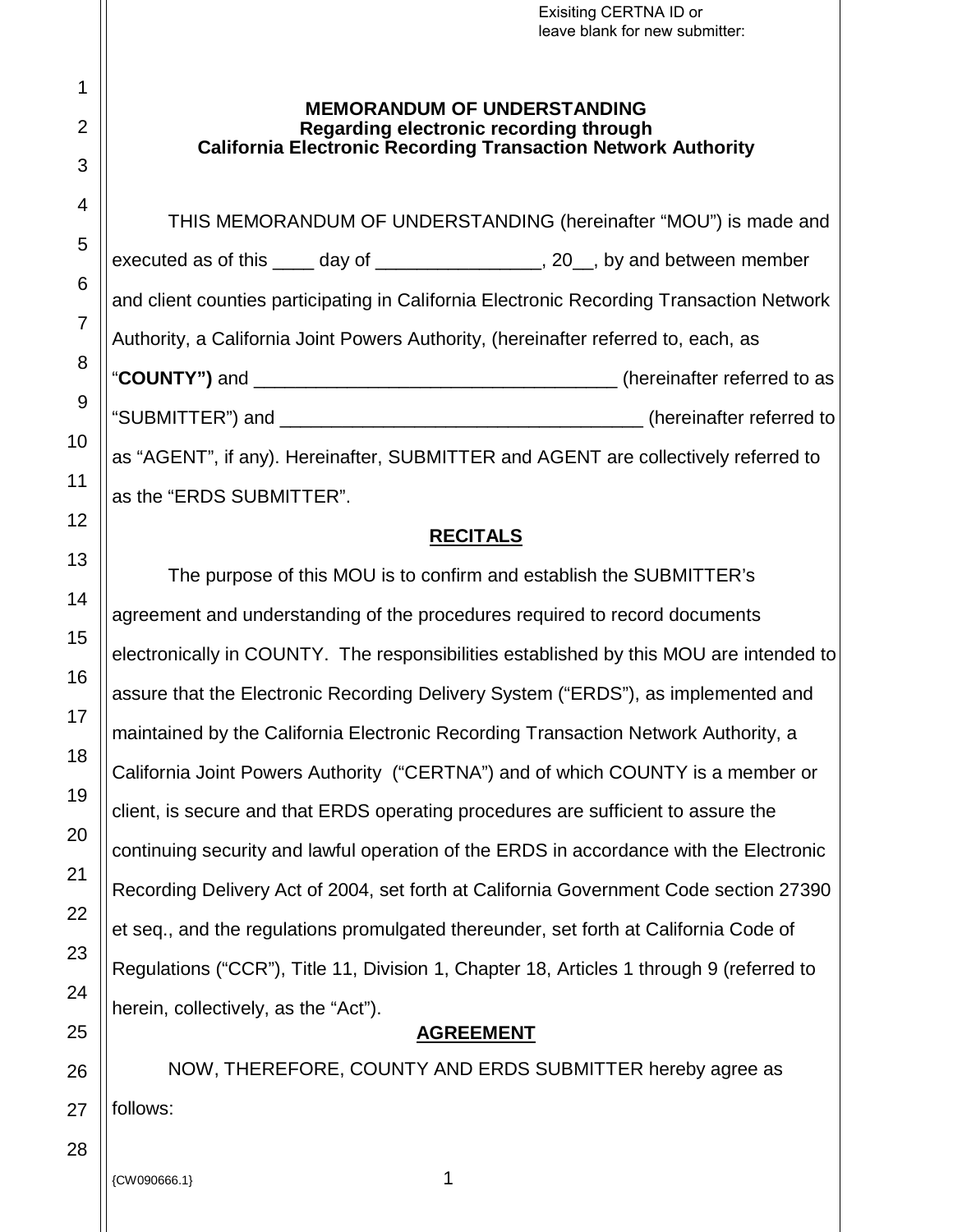### **ARTICLE I -- DEFINITIONS**

Capitalized terms used herein shall have the meaning assigned to such terms in the Act, as may be amended from time to time. Whenever there is a reference to a "Section" contained herein it shall refer to the California Government Code unless otherwise specified. Whenever there is a reference to the "CCR" contained herein it shall refer to the California Code of Regulations, Title 11, Division 1, Chapter 18 unless otherwise specified.

#### **ARTICLE II – GENERAL DUTIES AND RESPONSIBILITIES**

A. **ERDS Participant.** SUBMITTER and/or its designated and authorized AGENT each acknowledge that it is a voluntary participant in ERDS.

B. **SUBMITTER (Section 27391 (b)).** If SUBMITTER is one of the types of entities described in Section 27391(b), or an authorized AGENT of such an entity, then SUBMITTER is authorized under this MOU to deliver to COUNTY for recording, and return to the party requesting recording, a digital or digitized electronic record that is an instrument to be recorded consistent with subdivision (a) of Section 27201.

C. **SUBMITTER (Section 27391 (c) (1)).** If SUBMITTER attests that it is one of the types of entities described in Section 27391 (c) (1), or an authorized AGENT of such an entity, then SUBMITTER is authorized under this MOU to deliver to COUNTY for recording, and return to the party requesting recording, a digital or digitized electronic record that is an instrument to be recorded consistent with subdivision (a) of Section 27201 provided SUBMITTER meets the insurance requirement as detailed in 27391 (c) (2).

 ${2}$ 23 24 25 26 27 28 D. **ERDS Procedures**. ERDS SUBMITTER is wholly responsible for the scanning, transmission, submission of documents, and notification as to the identification of the Submitter each Agent is acting on behalf at the time of submission. ERDS SUBMITTER agrees to abide by the procedures for ERDS as set forth by CERTNA and COUNTY, and by those regulations set forth at 11 CCR Division 1, Chapter 18 and of County specific Operating Procedures. A copy of the COUNTIES'

3

4

5

6

7

8

9

10

11

12

13

14

15

16

17

18

19

20

21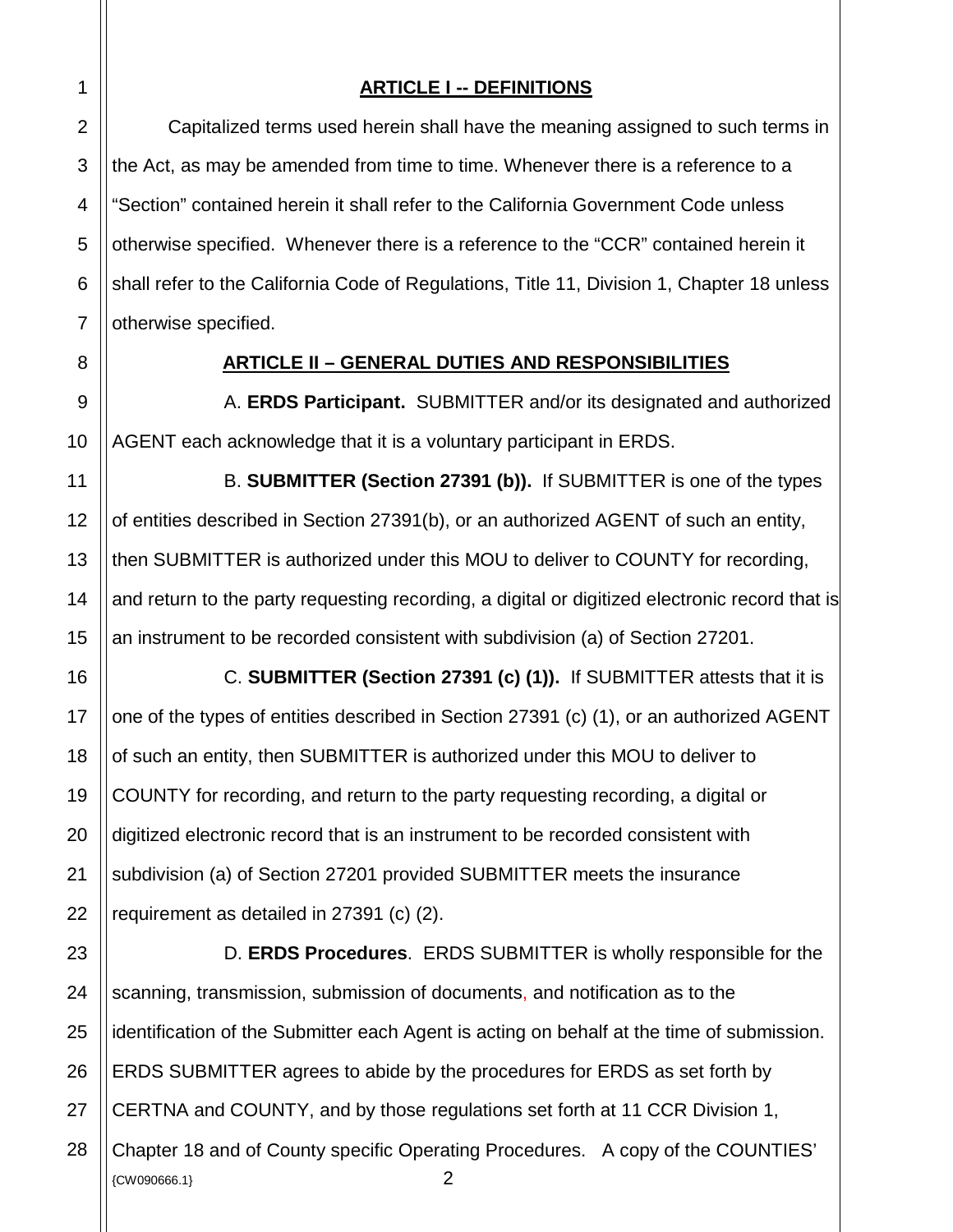1 2 current Operating Procedures related to the ERDS SUBMITTER workstation will be available on www.certna.com or may be obtained from COUNTY. CERTNA and COUNTY each reserve the right to modify its own procedures at any time without prior notice.

E. **Mailing of Recorded Documents**. ERDS SUBMITTER shall ensure that a copy of the first page of each electronically recorded document is securely affixed to the corresponding original document as a cover page thereto, and shall return said document to applicable parties at the address specified in the instructions for mailing in the document pursuant to Government Code 27361.6 and 27391 (e).

F. **Approval of Hardware and Software.** All hardware and software used by ERDS SUBMITTER in the ERDS scanning and submitting process and any additional uses for the scan/submit stations must be approved by COUNTY prior to installation.

# G. **SUBMITTER to Provide Hardware and Software.** ERDS

SUBMITTER shall provide to COUNTY and CERTNA guidelines for any specific software/hardware configuration required to install ERDS on ERDS SUBMITTER's network. The ERDS SUBMITTER shall provide, at no cost to COUNTY and CERTNA, any and all specific software/hardware identified as required by ERDS SUBMITTER.

H. **Access to ERDS.** Access to the ERDS software, scan, and transmission process shall be governed by an authentication system approved by CERTNA and COUNTY. All administrative access to the authentication system shall be restricted to COUNTY employees and CERTNA employees only. ERDS SUBMITTER shall not perform any authentication administration. ERDS SUBMITTER acknowledges that its access to the ERDS is governed by an agreement by and between ERDS SUBMITTER and CERTNA.

 ${2}$   ${3}$ I. **Duty to Notify.** ERDS SUBMITTER agrees to notify COUNTY and CERTNA in writing, within three (3) business days, of system users who leave employment, who change office locations, who has been determined not capable or no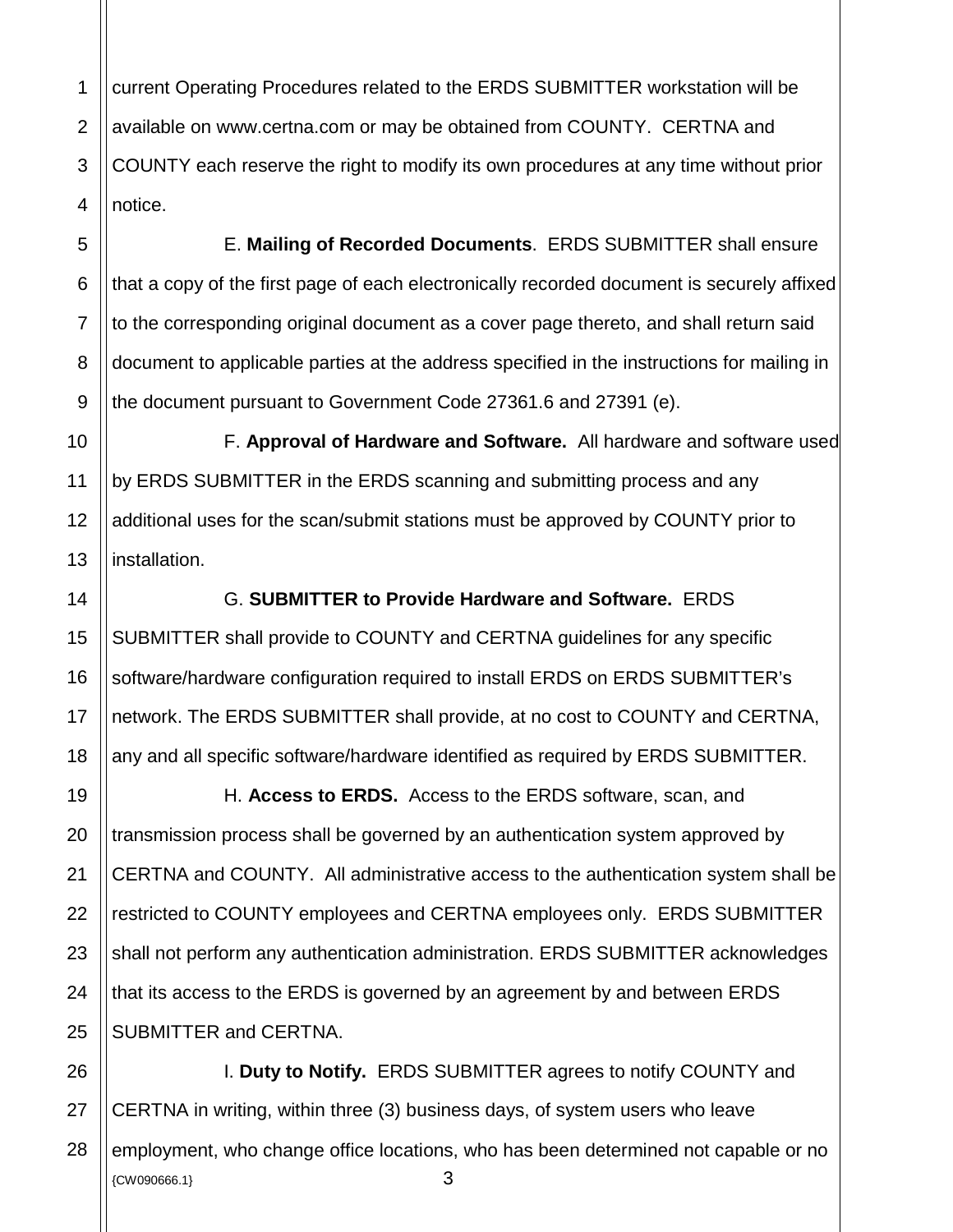1 longer necessary to have access, or who are no longer qualified pursuant to the Act. CERTNA shall delete or modify security access for such system user within a commercially reasonable period of time.

J. **ERDS Remote Access.** ERDS SUBMITTER shall provide to CERTNA and COUNTY controlled remote access to the ERDS system for system administration and maintenance purposes on an "as needed" basis.

K. **Access to SUBMITTER's Hardware and Software.** ERDS SUBMITTER shall provide CERTNA and COUNTY with physical access during normal business hours to all of ERDS SUBMITTER'S hardware and software directly interacting with the CERTNA ERDS system.

L. **Technical Support.** ERDS SUBMITTER shall provide "first-level technical support," as defined in the County specific Operating Procedures, to its users of the ERDS hardware and software. ERDS SUBMITTER agrees to perform basic maintenance of its hardware on a regular basis consistent with best practices in the information technology industry.

M. **Ownership of ERDS.** CERTNA retains ownership of the ERDS software and is responsible for any modifications, upgrades, or enhancements. COUNTY shall provide ERDS SUBMITTER access to ERDS on an "As-Is" basis. ERDS SUBMITTER may remit suggestions for enhancements to CERTNA or COUNTY for consideration. CERTNA, in its sole discretion, has final authority on the functionality, enhancements, or upgrades of the ERDS software.

N. **Modifications to ERDS.** ERDS SUBMITTER is expressly prohibited from making any software/hardware modification to the ERDS system without prior written consent of CERTNA, which consent may be granted or withheld in the sole discretion of CERTNA.

 $\{CW090666.1\}$   $4$ O. **Access to ERDS.** Notwithstanding any other provision hereof, COUNTY or CERTNA may terminate access to ERDS, or any part thereof, or may terminate access of any SUBMITTER and/or AGENT, or any authorized staff, at any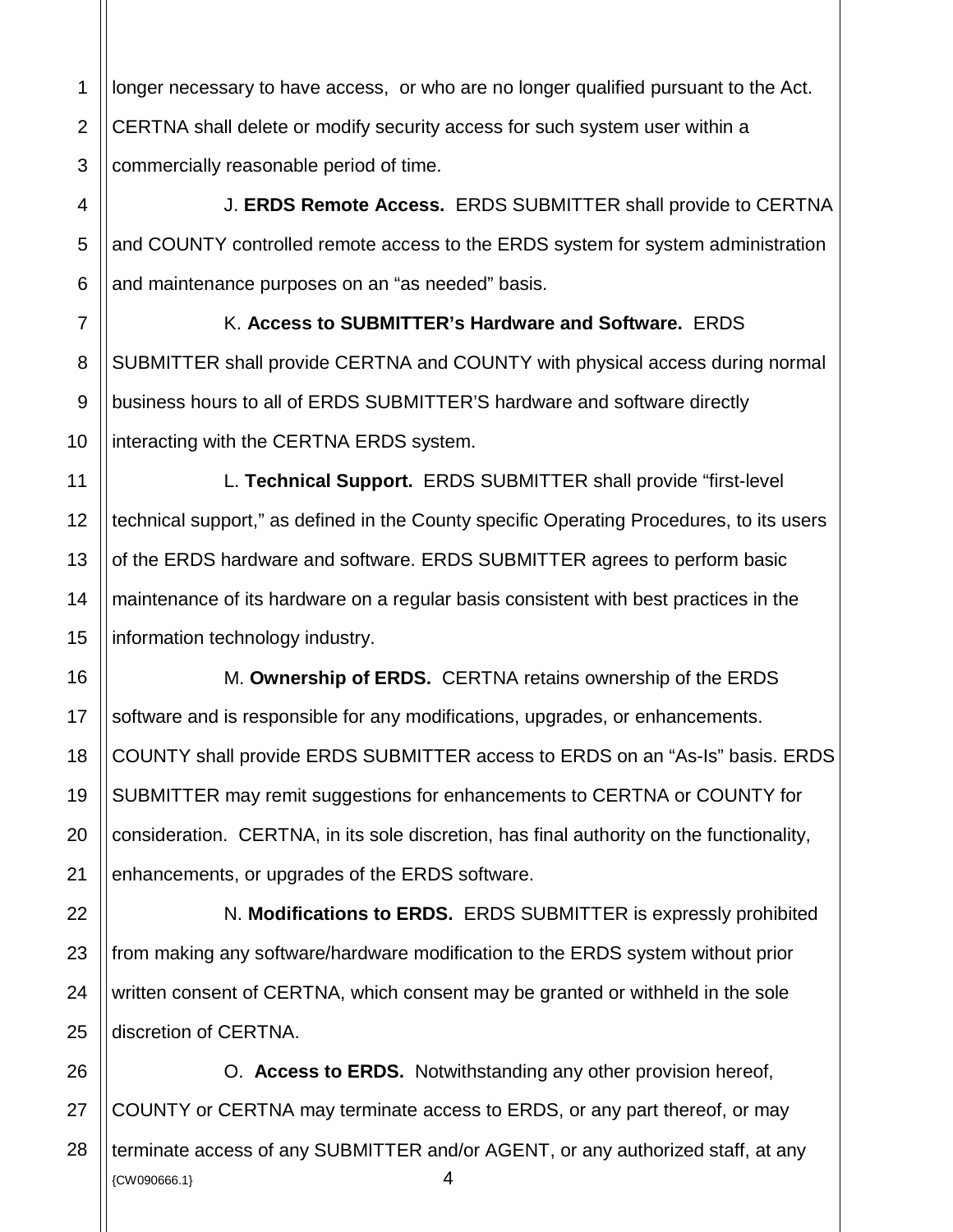2 time COUNTY or CERTNA, in its sole discretion, deems it necessary to protect ERDS, to protect the public interest, to protect the integrity of public records, or to protect homeowners or real property owners from financial harm, or for any of the other reasons specified in Section 27391(d), including, but not limited to a substantive breach of this MOU or a violation of requirements imposed by ERDA or the regulations promulgated thereunder. It is understood and acknowledged by the parties hereto that no cause of action or liability against the COUNTY or CERTNA or any government agency shall arise from any decision of the COUNTY or CERTNA to terminate or deny access of any person or entity to ERDS.

P. **SUBMITTER's Privileges.** ERDS SUBMITTER shall be limited to those privileges granted in writing by COUNTY as specified in CCR § 999.142. The ERDS SUBMITTER is strictly prohibited from submitting ERDS payloads (as defined in CCR § 999.108) on behalf of another ERDS SUBMITTER except as provided for in this MOU. In no event shall shared user accounts be issued, and the sharing of ERDS authentication credentials is strictly prohibited. In the event that COUNTY or CERTNA determines that any provisions or procedures have been or are imminently in danger of being violated, COUNTY or CERTNA may revoke immediately and without prior notice all electronic submission privileges of ERDS SUBMITTER.

 ${^{\circ}}$   ${^{\circ}}$   ${^{\circ}}$   ${^{\circ}}$   ${^{\circ}}$   $^{\circ}$   $^{\circ}$   $^{\circ}$   $^{\circ}$   $^{\circ}$   $^{\circ}$   $^{\circ}$   $^{\circ}$   $^{\circ}$   $^{\circ}$   $^{\circ}$   $^{\circ}$   $^{\circ}$   $^{\circ}$   $^{\circ}$   $^{\circ}$   $^{\circ}$   $^{\circ}$   $^{\circ}$   $^{\circ}$   $^{\circ}$   $^{\circ}$   $^{\circ}$   $^{\circ}$   $^{\circ}$   $^{\circ}$ Q. **Proprietary or Confidential Information of COUNTY.** ERDS SUBMITTER understands and agrees that, in the performance of the work or services under this MOU or in contemplation thereof, ERDS SUBMITTER may have access to private or confidential information which may be owned or controlled by COUNTY and that such information may contain proprietary or confidential details, the disclosure of which to third parties may be damaging to COUNTY. ERDS SUBMITTER agrees that all information disclosed by COUNTY to ERDS SUBMITTER shall be held in confidence and used only in performance of this MOU. ERDS SUBMITTER shall exercise the same standard of care to protect such information as a reasonably prudent SUBMITTER would use to protect its own proprietary data.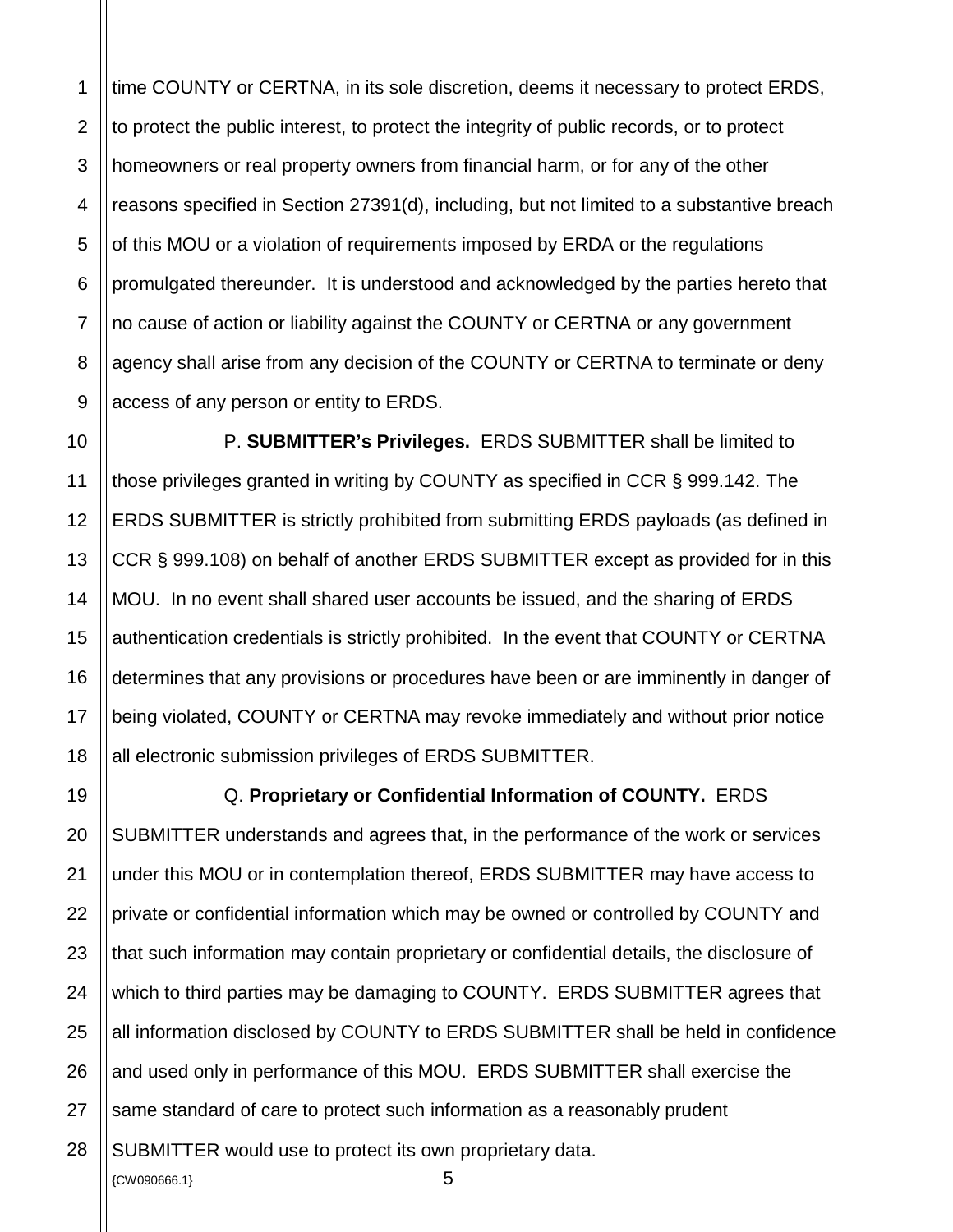| 1               | R. SUBMITTER Declaration.                                                                                    |
|-----------------|--------------------------------------------------------------------------------------------------------------|
| $\overline{2}$  | Each SUBMITTER shall execute a copy of the Declaration set forth as                                          |
| 3               | Attachment A hereto.                                                                                         |
| 4               | <b>ARTICLE III - TECHNICAL REQUIREMENTS</b>                                                                  |
| 5               | A. ERDS SUBMITTER hereby certify that all equipment owned, and                                               |
| $6\phantom{1}6$ | software interacting with the ERDS shall meet all requirements as set forth in the ERDA                      |
| $\overline{7}$  | and associated regulations, including but not limited to the following:<br><b>Scanner Requirements</b><br>1. |
| 8               | See requirements set forth in County specific Operating<br>i.                                                |
| 9<br>10         | Procedures.                                                                                                  |
| 11              | 2.<br><b>ERDS Payloads</b>                                                                                   |
| 12              | i. As defined in CCR $\S$ 999.108                                                                            |
| 13              | B. Additional specifications are set forth in the County specific Operating                                  |
| 14              | Procedures, which is hereby incorporated by reference. ERDS SUBMITTER agrees                                 |
| 15              | that all users, equipment (owned by SUBMITTER or AGENT, if any), and software                                |
| 16              | interacting with the ERDS shall meet all of the additional specifications set out in the                     |
| 17              | County specific Operating Procedures. The County specific Operating Procedures                               |
| 18              | include specifications for the following:                                                                    |
| 19              | 1. File Type                                                                                                 |
| 20              | 2. DPI                                                                                                       |
| 21              | Index Information<br>3.                                                                                      |
| 22              | 4. Priority Levels Available                                                                                 |
| 23              | 5. Submission Cut-Off Times                                                                                  |
| 24<br>25        | 6. Support Procedure and Contact Information                                                                 |
| 26              | In the event the County specific Operating Procedures does not list File Type, the File                      |
| 27              | Type is assumed to be TIFF. In the event the County specific Operating Procedures                            |
| 28              | does not list DPI, the DPI is assumed to be 300.<br>6<br>{CW090666.1}                                        |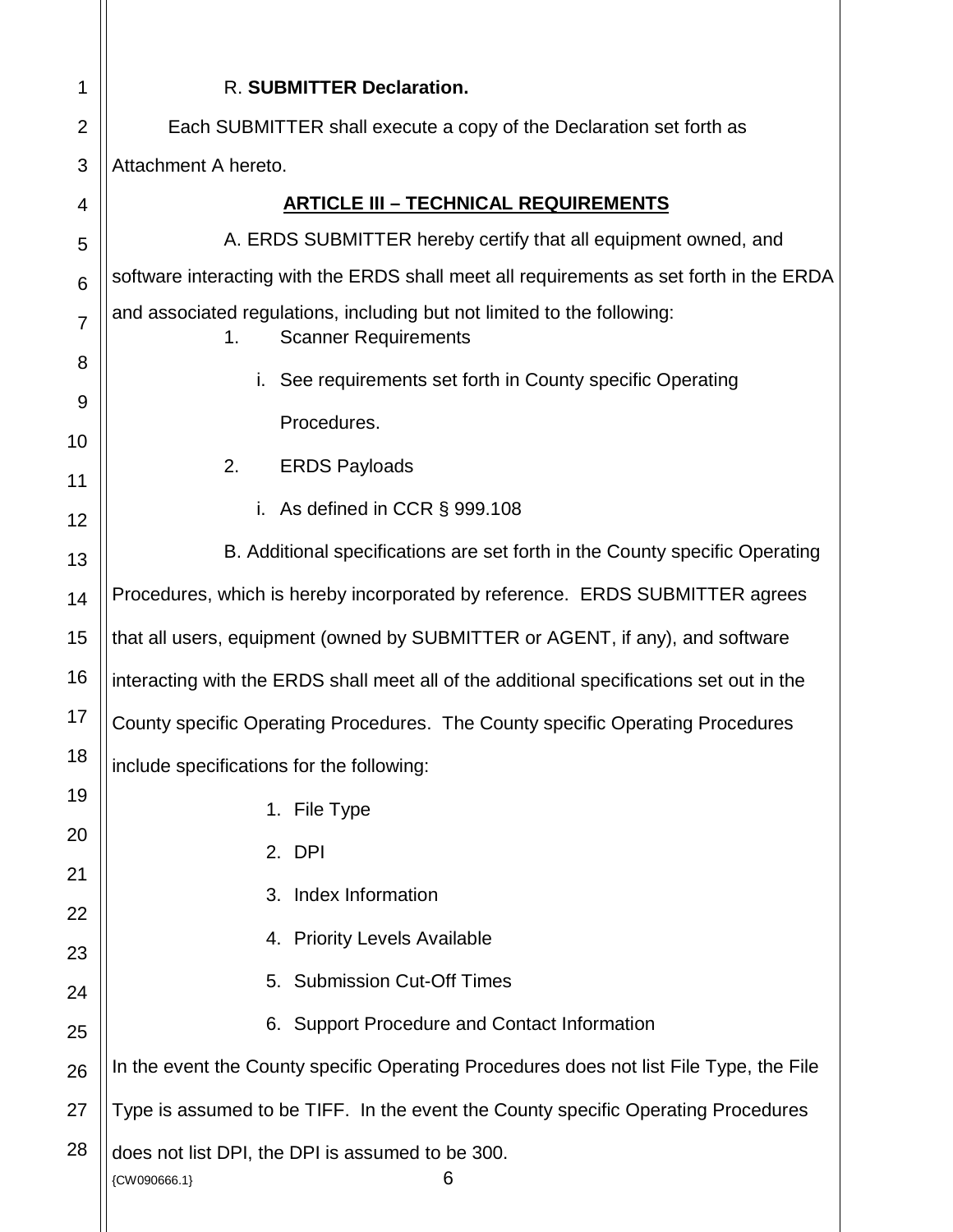### **ARTICLE IV – MANDATORY PROVISIONS PER CCR**

A. **Mandatory Security Requirements for Computer Workstations.** Pursuant to CCR § 999.138, COUNTY shall ensure that all endpoints are secure. Workstations used to submit, retrieve, or, when applicable, return ERDS payloads shall be protected from unauthorized use and access.

6 7 8 9 Applications installed on work stations shall be limited to the purpose of performing the necessary operational needs of the electronic recording process as defined by COUNTY. SUBMITTER shall ensure that the AGENT, (if any) complies with the provisions of this section.

10 12 13 B. **Additional specifications shall be set forth in the County specific Operating Procedures.** ERDS SUBMITTER agree that all users, equipment (owned by SUBMITTER or AGENT, if any), and software interacting with the ERDS shall meet all of the additional specifications set out in the County specific Operating Procedures.

14 15 16 18 19 C. **Establishment of Procedures.** Pursuant to CCR §§ 999.131 and 999.146(b), ERDS SUBMITTER shall follow the ERDS Operating Procedures established by COUNTY, with the assistance of CERTNA, and agrees to comply with them as currently constituted and as they may be amended from time to time at the sole discretion of COUNTY. A Copy of the County's Operating Procedures can be obtained from the COUNTY or may be downloaded from CERTNA's website.

D. **ERDS Role-Based Security Requirements.** Pursuant to CCR § 999.142, ERDS access shall be controlled by COUNTY using a role-based access control system. COUNTY shall also be responsible for controlling the assignment of user accounts and identity credentials.

## **ARTICLE V – GENERAL PROVISIONS**

A. **Independent SUBMITTER.** In the performance of its obligations and responsibilities under this MOU, ERDS SUBMITTER shall act in an independent capacity and not as an officer, employee, or agent of COUNTY or CERTNA.

11

17

20

21

22

23

24

25

26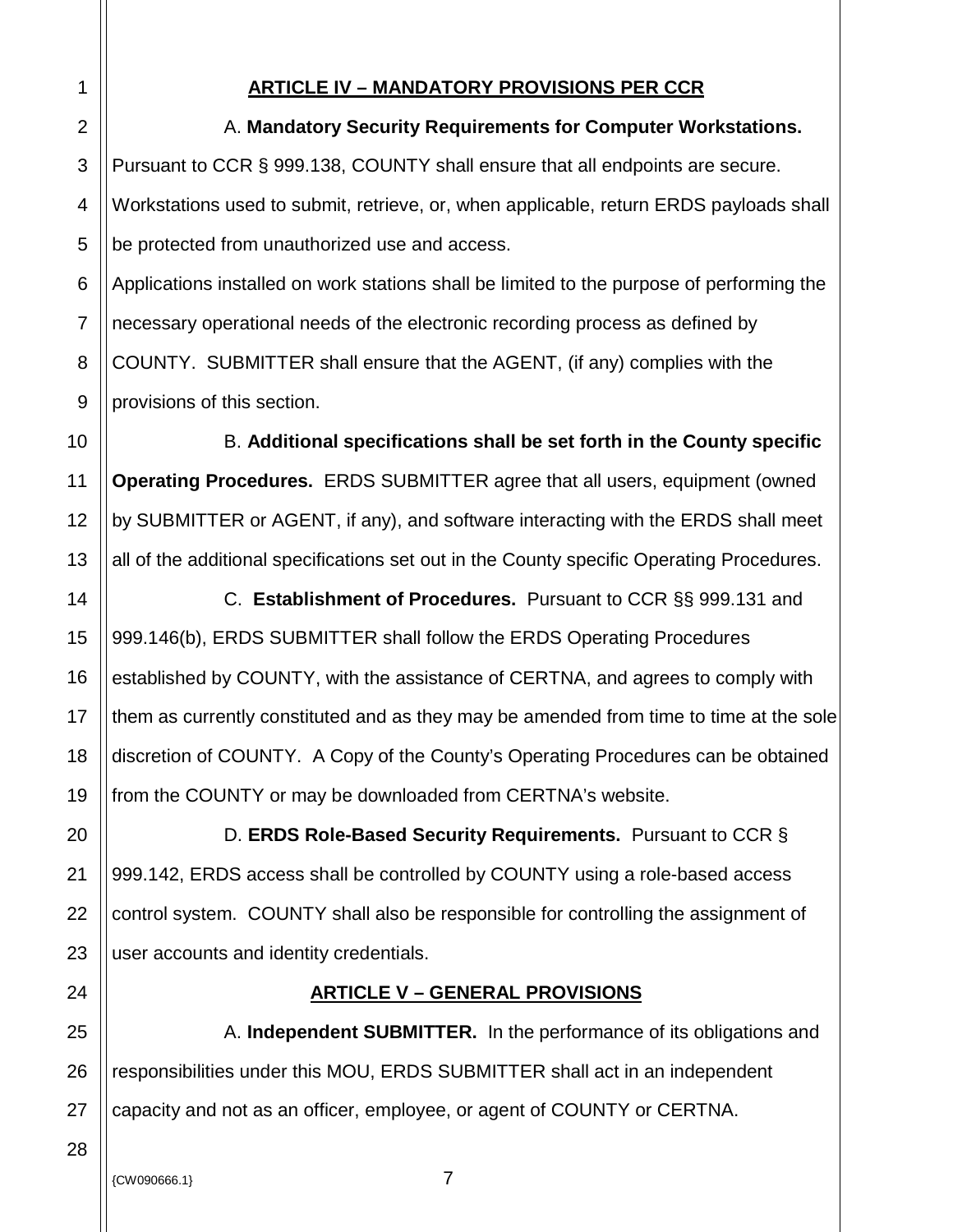8 9 10 12 13 14 15 B. **Indemnity and Insurance.** The SUBMITTER and AGENT, if any, and each of them, agree to indemnify, defend and hold harmless COUNTY and CERTNA, their elected and appointed officials, authorized officers, employees, agents and volunteers from any and all claims, actions, losses, damages and/or liability (including but not limited to reasonable attorney's fees of County or CERTNA) arising from ERDS SUBMITTER's acts, errors or omissions and for any costs or expenses incurred by COUNTY or CERTNA on account of any claim therefore arising out of the performance of this MOU, except where such indemnification is prohibited by law. The foregoing indemnification shall fully apply if the claim is caused or alleged to be caused by the joint negligence of SUBMITTER, AGENT(S), County, CERTNA, their officers, employees, or agents, and/or other person. ERDS SUBMITTER shall, at its own expense, defend any suit or action founded upon a claim of any of the foregoing. Requirements for insurance coverages are set forth in the County's Operating Procedures which are incorporated by reference and have the same force and affect as if set forth in full herein.

16 17 C. **Response to Inquiries.** SUBMITTER and AGENT, if any, must respond to COUNTY or CERTNA inquiries within one (1) business hour.

D. **AGENT Status.** No AGENT shall be a computer security auditor or a vendor of ERDS or any other electronic recording delivery system.

E. **Notice of Mailing Address.** SUBMITTER and AGENT, if any, shall notify the COUNTY in writing of any change in mailing address within ten (10) business days of the change.

 ${8}$ 23 24 25 26 27 28 F. **Subcontracting.** ERDS SUBMITTER shall not enter into any subcontract for services covered by this MOU without first obtaining written approval from COUNTY, which approval may be granted or withheld in the sole discretion of the COUNTY. Any subcontract shall be subject to the same terms and conditions as this MOU. ERDS SUBMITTER shall be fully responsible for the performance and payment of any subcontractor's contract.

11

18

19

20

21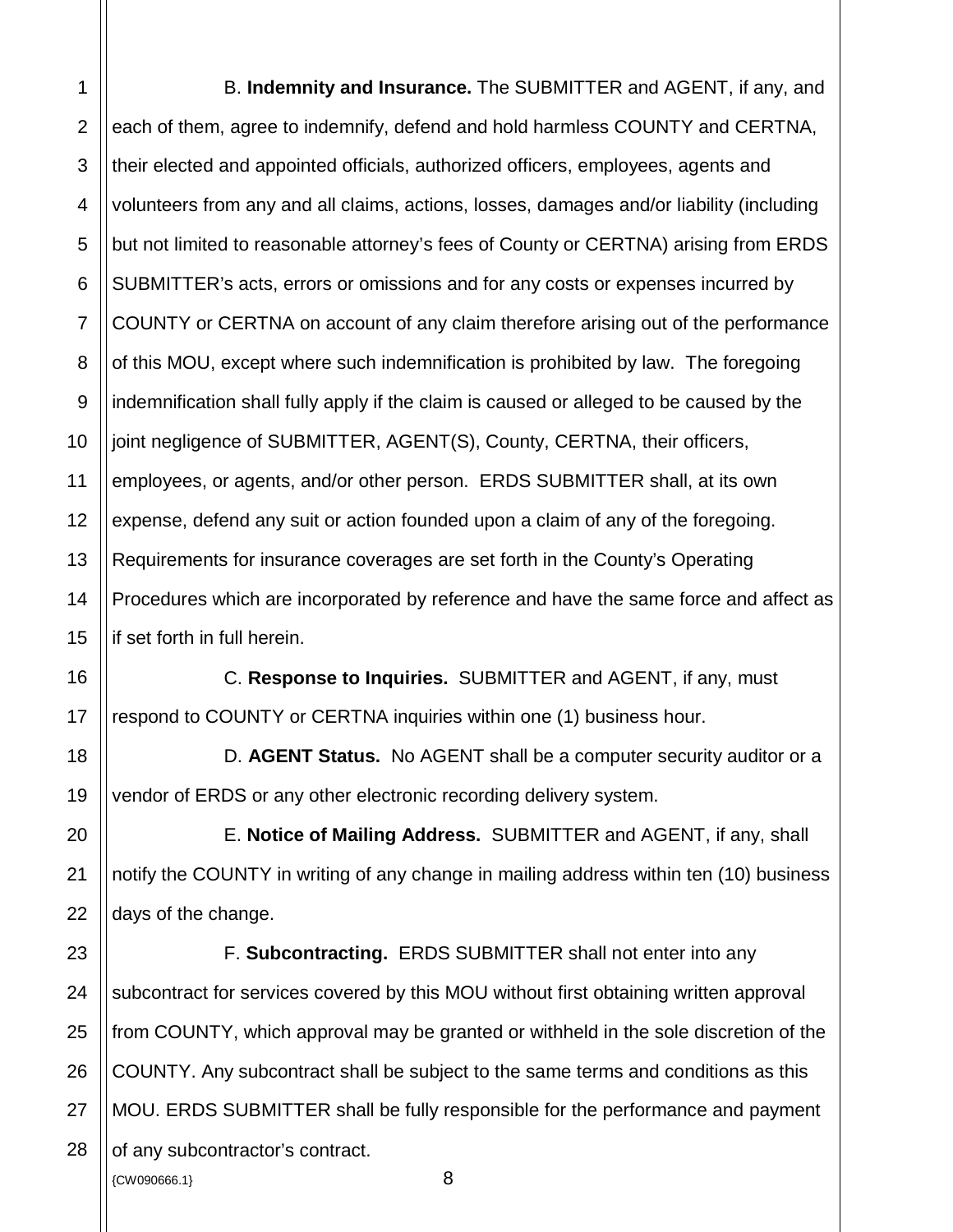1 2 G. **Assignment.** The services to be performed by SUBMITTER and/or AGENT are personal in character and neither this MOU nor any duties or obligations hereunder may be assigned or delegated by SUBMITTER and/or AGENT without the prior written consent of the COUNTY, which consent may be granted or withheld in the sole discretion of COUNTY.

H. **Entire Agreement.** This MOU is intended by the parties hereto as a final expression of their understanding with respect to the subject matter hereof and supersedes any and all prior or contemporaneous Memoranda of Understanding or understandings or contracts.

I. **Modification of MOU.** This MOU may not be modified, nor may compliance with any of its terms be waived, except by written instrument executed and approved in the same manner as this MOU.

J. **SUBMITTER Licenses.** ERDS SUBMITTER shall ensure that it has all necessary licenses and permits required by applicable federal, state, and local laws, ordinances, rules and regulations. The ERDS SUBMITTER shall maintain these licenses and permits in effect for the duration of this MOU. ERDS SUBMITTER shall notify COUNTY immediately of any loss or suspension of any such licenses and permits. Failure of SUBMITTER or AGENT, if any, to maintain all required licenses and permits constitutes a material breach of this MOU and in the event of any such failure COUNTY may immediately terminate this MOU and pursue all other available remedies.

K. **Reporting Problems.** In the event of a problem or potential problem that could impact the quality or quantity of work, services, or the level of performance under this MOU, the ERDS SUBMITTER shall notify the COUNTY within one (1) working day, in writing and by telephone.

{CW090666.1} 9 L. **Improper Consideration.** Neither SUBMITTER nor AGENT shall offer (either directly or through an intermediary) any improper consideration such as, but not limited to, cash, discounts, service, the provision of travel or entertainment, or any items of value to any officer, employee or agent of COUNTY or CERTNA in an attempt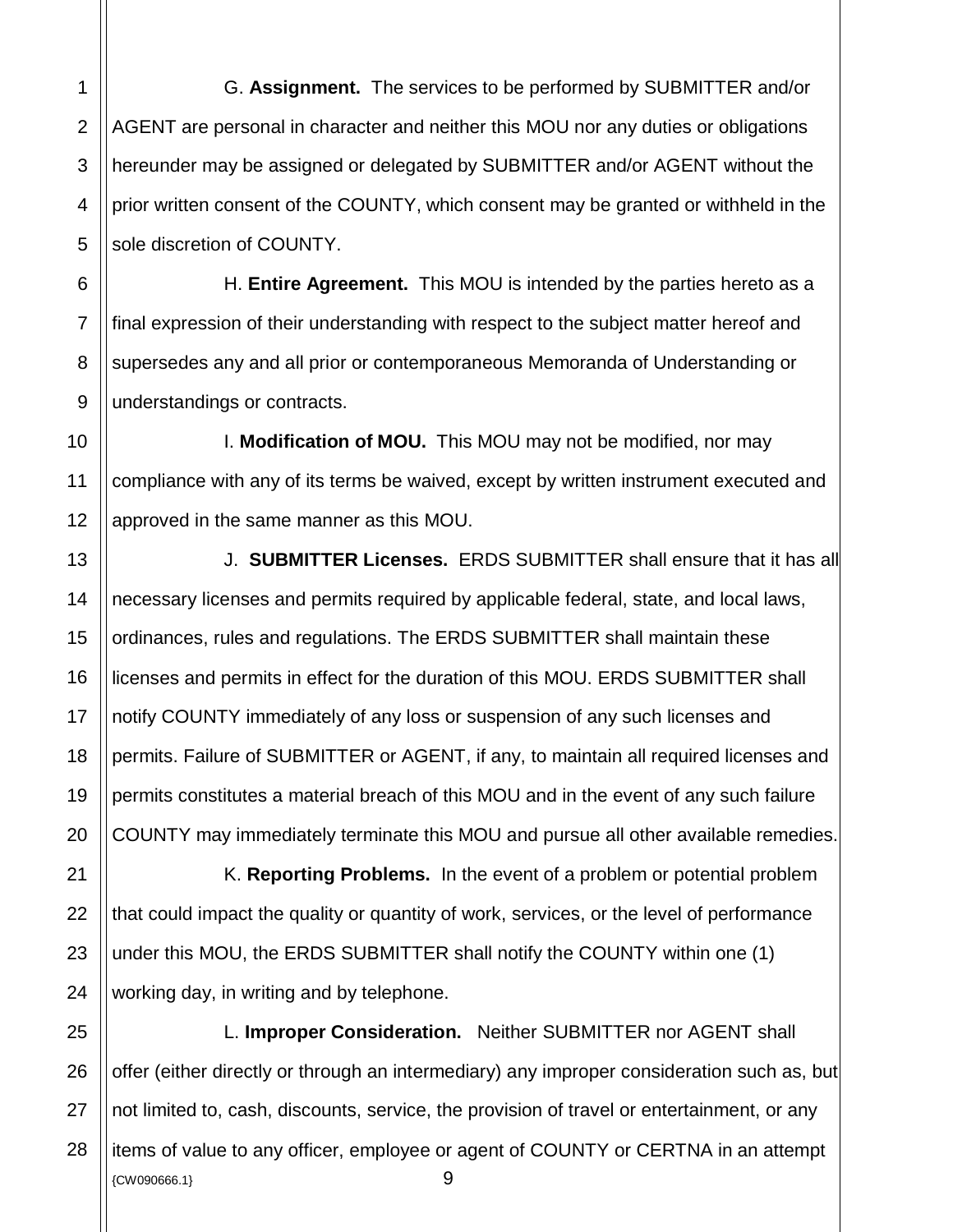1 2 to secure favorable treatment regarding this MOU. The COUNTY, by written notice, may immediately terminate any MOU if it determines that any improper consideration as described in this paragraph was offered to any officer, employee or agent of the COUNTY or CERTNA with respect to the proposal and award process. This prohibition shall apply to any amendment, extension or evaluation process once an MOU has been awarded. SUBMITTER or AGENT shall immediately report any attempt by a COUNTY officer, employee or agent to solicit (either directly or through an intermediary) improper consideration from SUBMITTER or AGENT. The report shall be made to CERTNA or to the supervisor or manager charged with supervision of the employee or to the COUNTY's Administrative Office.

M. **Publicity.** No news releases, advertisements, public announcements or photographs arising out of this MOU or the SUBMITTER's and/or AGENT's relationship with COUNTY or CERTNA may be made or used without prior written approval of the COUNTY or CERTNA, which approval may be granted or withheld in the sole discretion of COUNTY or CERTNA.

N. **Governing Law; Venue.** This MOU shall be governed by the laws of the State of California. Venue for all litigation against the COUNTY relative to the formation, interpretation and performance of this MOU shall be in the COUNTY. Venue for all other litigation regarding CERTNA shall be in San Bernardino County, California.

 ${20}$   ${10}$ O. **Audit and Inspection of Records.** COUNTY and CERTNA shall each have the absolute right to review and audit any aspect of the ERDS system, security, all records, books, papers, documents, licenses and permits required by applicable federal, state, and local laws, ordinances, rules and regulations, and other pertinent items as requested, and each shall have the absolute right to monitor the performance of ERDS SUBMITTER in the delivery of services provided under this MOU. The California Attorney General has the right to review and audit any aspect of the ERDS, security, all related records, books, papers, documents, and other pertinent items under the Act. ERDS SUBMITTER shall provide full cooperation in any auditing or monitoring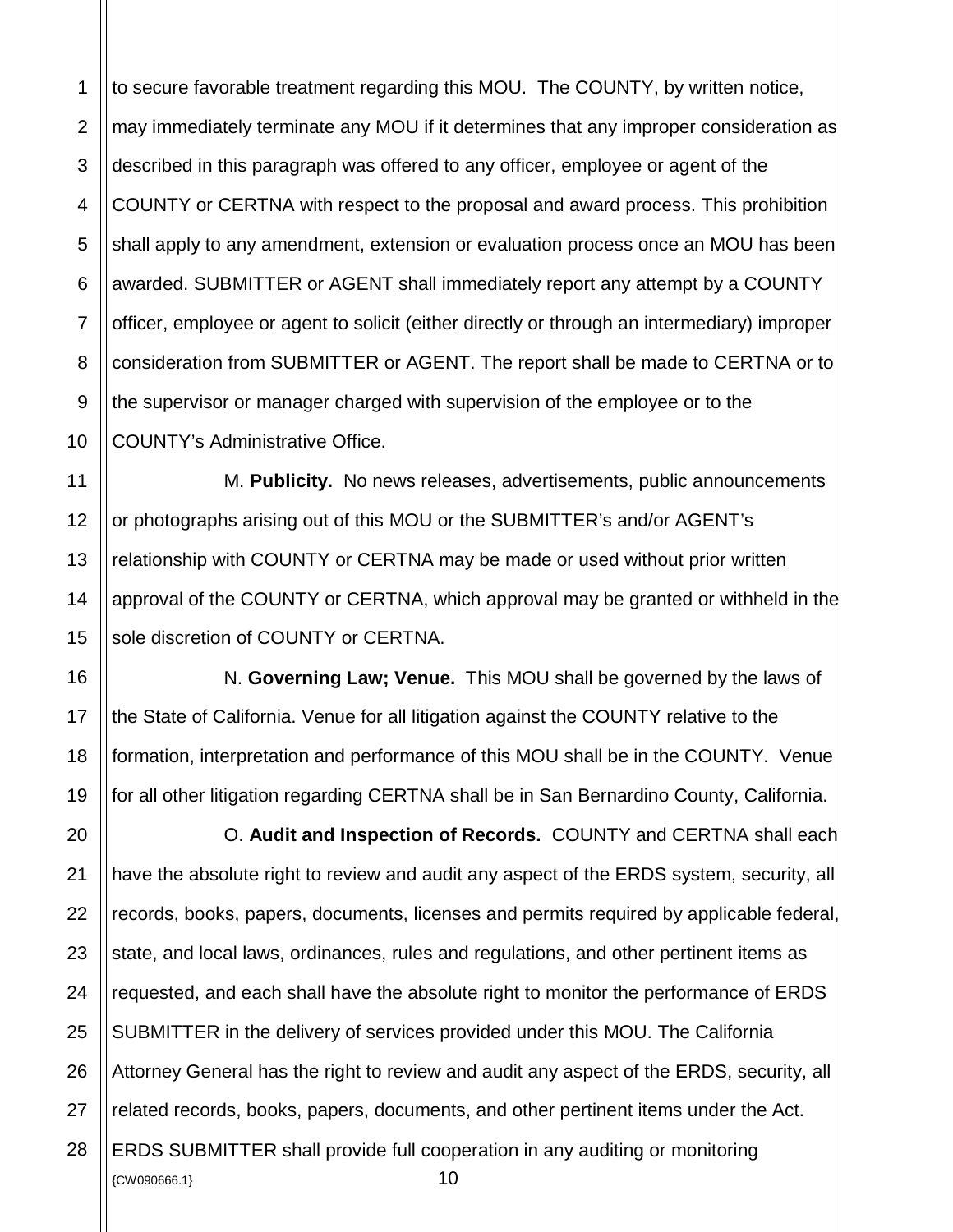1 conducted. ERDS SUBMITTER shall cooperate with COUNTY and CERTNA in the implementation, monitoring and evaluation of this MOU and comply with any and all reporting requirements established by COUNTY and CERTNA. All records pertaining to services under this MOU shall be available for examination and audit by COUNTY and CERTNA representatives and other authorized personnel for a period of five (5) years from the date of their creation.

#### P. **RESERVED.**

Q. **Infringement Indemnification.** ERDS SUBMITTER shall indemnify and hold COUNTY and CERTNA harmless from all loss and liability, including attorney's fees, court costs and all other litigation expenses for any infringement of the patent rights, copyright, trade secret or any other proprietary right or trademark, and all other intellectual property claims of any person or persons in consequence of the use by COUNTY, or any of its officers or agents, of articles or services to be supplied in the performance of this MOU.

R. **Accuracy of Recording Transactions.** ERDS SUBMITTER is responsible for the accuracy and completeness of the recording transactions. COUNTY and CERTNA are expressly not liable for damages resulting from the recording or ERDS transactions or processes. The preceding sentence does not apply to liability and damages imposed on COUNTY pursuant to the provisions of Section 27203.

 ${11}$ S. **System Monitoring.** ERDS SUBMITTER shall carefully monitor and control use of the system, ensuring compliance with procedural safeguards. ERDS SUBMITTER assumes full responsibility for any malicious act that harms, damages or has a damaging effect to the COUNTY's system or databases. It is understood and acknowledged by ERDS SUBMITTER that COUNTY and CERTNA assume no liability whatsoever for any information transmitted electronically by a SUBMITTER and AGENT, if any. It is further understood and acknowledged by ERDS SUBMITTER that COUNTY and CERTNA shall have no liability for refusal to record electronically transmitted records that do not comply with any statutorily imposed standards or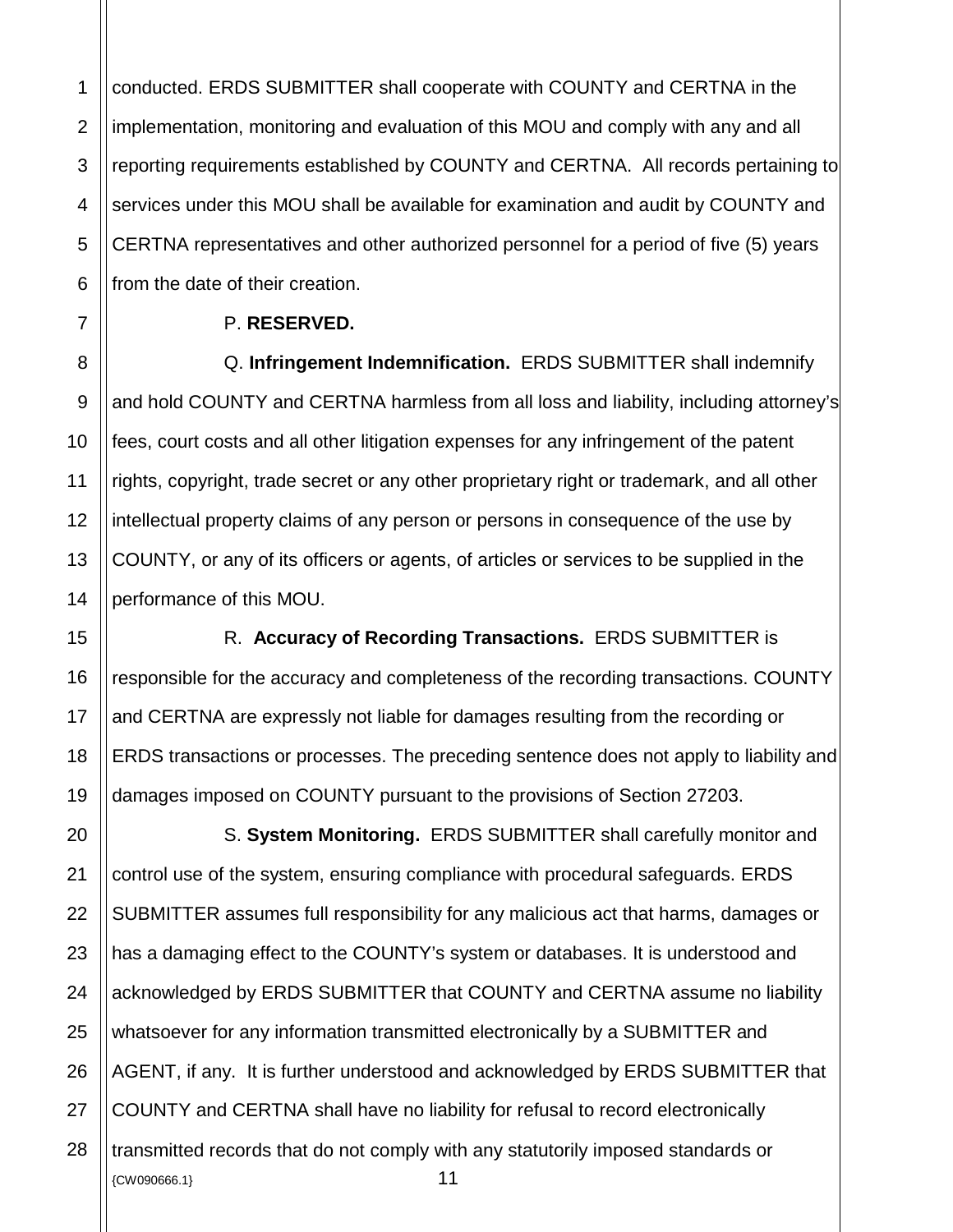requirements of recordability (including but not limited to those requirements imposed by Section 27201, such as photographic reproducibility).

T. **Fraud.** COUNTY and CERTNA assume no liability for any breach of security, fraud, or deceit as a result of ERDS. In the event of fraud impacting the value of or title to real estate, ERDS SUBMITTER bears the financial responsibility for transactions in which the ERDS SUBMITTER engages. This responsibility lies with the ERDS SUBMITTER notwithstanding any contrary waiver and/or disclaimer language that may be present in any title insurance policy, escrow instruction, loan closing instruction, or other document pertaining to the real estate transaction associated with said fraud. This provision is not intended to create any third party beneficiary rights, nor alter any rights or obligations between ERDS SUBMITTER and its insureds and/or customer.

# **ARTICLE VI – OPTIONAL DESIGNATION OF SUBMITTER'S AGENT SUBJECT TO APPROVAL AND AUTHORIZATION BY COUNTY**

**A.** No access to ERDS shall be made available to any designated AGENT of SUBMITTER, unless and until COUNTY has determined, in the good-faith exercise of COUNTY's discretion, whether to accord recognition to such designee of SUBMITTER as its authorized AGENT for purposes of this MOU.

 ${2}$ **B.** It is understood and agreed that AGENT's express representation and agreement to be bound by all provisions of this MOU, by AGENT's execution of the signature page hereof, together with the furnishing (at a minimum) of all contact information required for AGENT under Article VII of this MOU, shall be prerequisites to COUNTY's recognition and authorization of SUBMITTER's designated AGENT and to COUNTY's willingness to deal with AGENT on such basis for any purpose under this MOU; and it is further understood and acknowledged that COUNTY may require such additional information pertaining to SUBMITTER's designated AGENT as COUNTY deems necessary or appropriate for the protection of the public, regarding the identity

27

28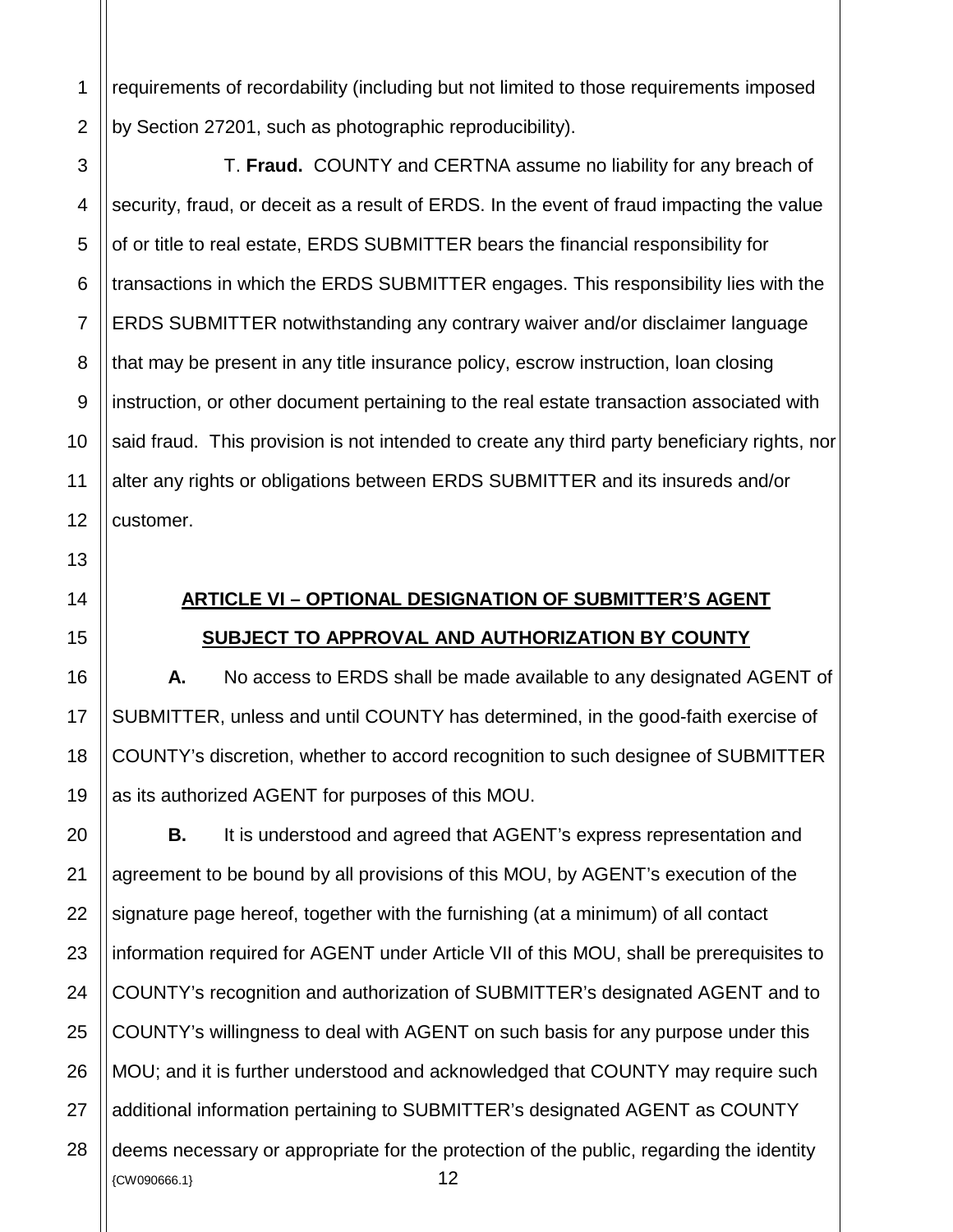1 and/or background of SUBMITTER's designated AGENT (including but not limited to confirmation of compliance with the requirements for secure access to ERDS as specified in Section 27395), before determining, in the good faith exercise of COUNTY's discretion, whether to accord recognition to such designee of SUBMITTER as its authorized AGENT for any purpose under this MOU.

**C.** It is understood and acknowledged by the parties that COUNTY's prior authorization of a designated AGENT of SUBMITTER may subsequently be withdrawn, in the good-faith exercise of COUNTY's discretion, whether based on Article II section O of this MOU or otherwise; and in such event, written notice of such withdrawal of authorization shall be provided, by letter from the COUNTY addressed to both SUBMITTER and AGENT in accordance with Article VII hereof, and a copy of said letter shall be attached as a specifically denominated Attachment to this MOU.

#### **ARTICLE VII – NOTICES AND REPORTS**

Any notice or report desired to be served by either party onto the other shall be addressed, personally delivered, or mailed via certified, return receipt, first class mail, to CERTNA and the ERDS SUBMITTER as set forth below, and to the County as stated in the County's Operating Procedures which can be obtained from the COUNTY or may be downloaded from CERTNA's website.

{CW090666.1} 13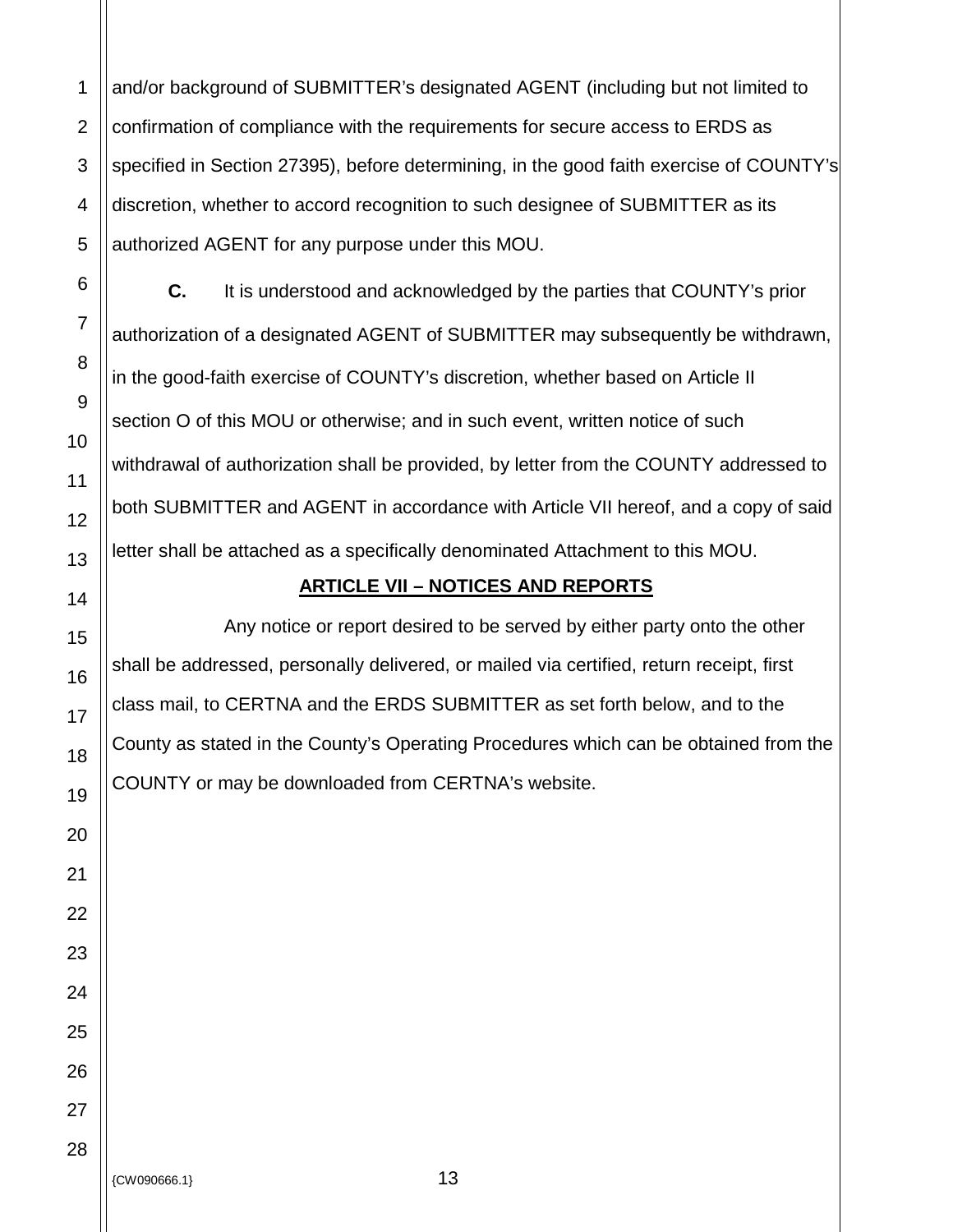| 1  | <b>CERTNA:</b>                                                            | <b>BRETT ZAMORA</b>                                                                          |
|----|---------------------------------------------------------------------------|----------------------------------------------------------------------------------------------|
|    |                                                                           | <b>CERTNA JPA</b><br><b>KERN COUNTY ASSESSOR-RECORDER</b>                                    |
| 2  |                                                                           | 1115 TRUXTUN AVE., 3rd Floor<br><b>BAKERSFIELD CA 93301</b>                                  |
| 3  |                                                                           |                                                                                              |
| 4  | <b>SUBMITTER:</b>                                                         | <b>CONTACT NAME</b>                                                                          |
| 5  |                                                                           |                                                                                              |
| 6  |                                                                           | <b>Company Name</b>                                                                          |
| 7  |                                                                           | <b>Street/ Mailing Address</b>                                                               |
| 8  |                                                                           |                                                                                              |
| 9  |                                                                           | City, ST Zip                                                                                 |
| 10 |                                                                           |                                                                                              |
| 11 | AGENT (if any):                                                           | <b>CONTACT NAME</b>                                                                          |
| 12 |                                                                           |                                                                                              |
| 13 |                                                                           | <b>Company Name</b>                                                                          |
| 14 |                                                                           |                                                                                              |
| 15 |                                                                           | <b>Street/ Mailing Address</b>                                                               |
| 16 |                                                                           | City, ST Zip                                                                                 |
| 17 |                                                                           |                                                                                              |
| 18 |                                                                           | <b>ARTICLE VIII - TERM AND TERMINATION</b>                                                   |
| 19 |                                                                           | A. This MOU shall take effect on the date it is signed by the COUNTY and                     |
| 20 | shall continue in force and effect until terminated hereunder.            |                                                                                              |
| 21 |                                                                           | B. Termination for Convenience. Either party may terminate this MOU                          |
| 22 |                                                                           | for any reason by serving the other party with prior written notice of at least fifteen (15) |
| 23 | business days.                                                            |                                                                                              |
| 24 |                                                                           | C. Upon termination, all ERDS software and/or equipment owned by                             |
| 25 | COUNTY or CERTNA must be returned to its owner within thirty (30) days of |                                                                                              |
| 26 | termination.                                                              |                                                                                              |
| 27 |                                                                           |                                                                                              |
| 28 |                                                                           |                                                                                              |
|    | {CW090666.1}                                                              | 14                                                                                           |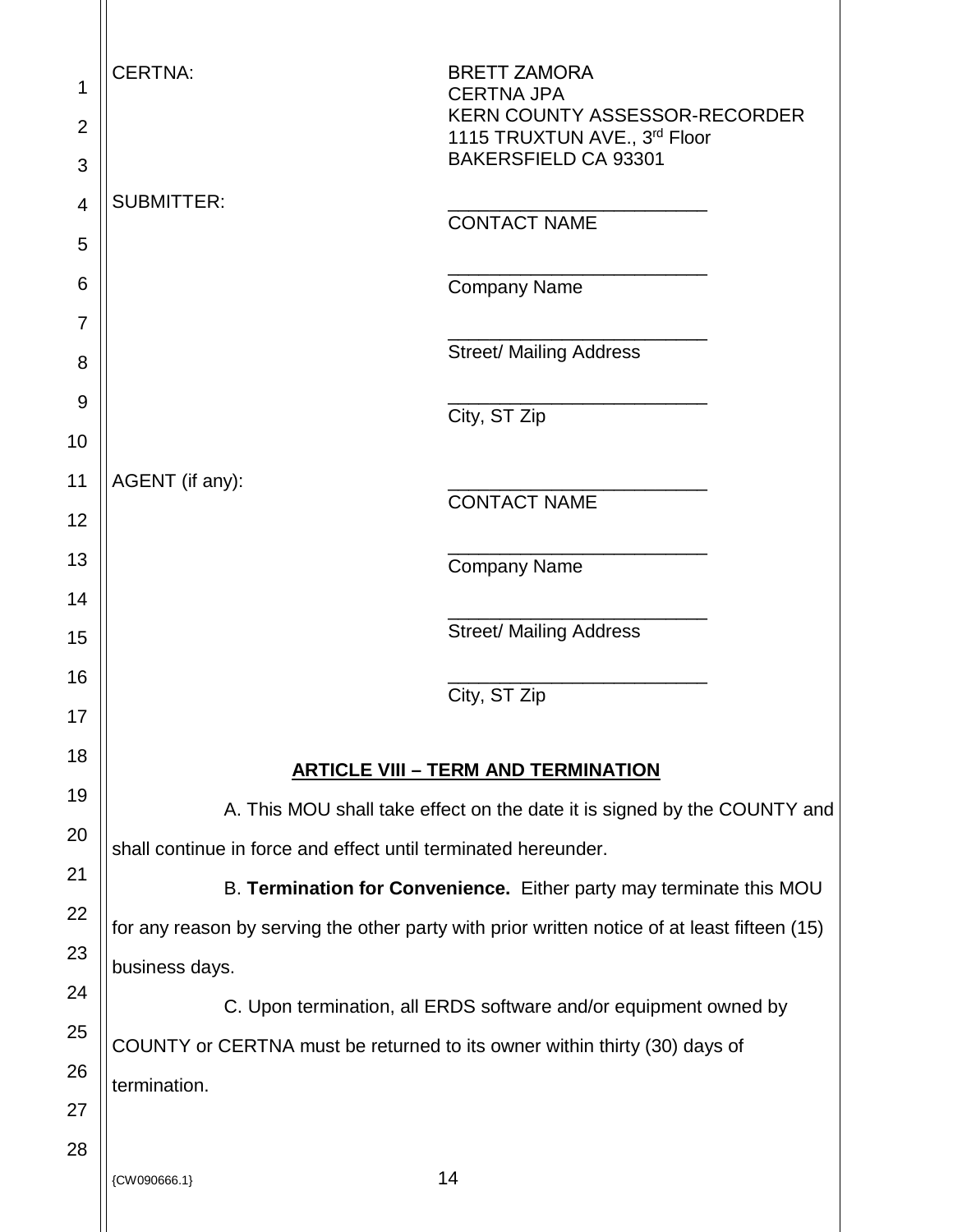1 D. **Termination for Cause.** In addition to other termination provisions contained herein, in the event that COUNTY determines that SUBMITTER'S and AGENT'S, if any, performance of their respective duties or other terms of this MOU are deficient in any manner, COUNTY may notify ERDS SUBMITTER of such deficiency in writing or orally, provided written confirmation is provided five (5) days thereafter. ERDS SUBMITTER shall remedy any deficiency within forty-eight (48) hours of such notification, or COUNTY may, at its option, terminate this MOU immediately upon written notice thereof.

E. **Counterparts and Electronic Signatures.** This MOU may be executed in multiple counterparts and any party hereto may execute any such counterpart, each of which when executed and delivered shall be deemed to be an original and all of which counterparts taken together shall constitute but one and the same instrument. The counterparts of this MOU and all other agreements and documents executed in connection herewith may be executed and delivered by facsimile or other electronic signature by any of the parties to any other party and the receiving party may rely on the receipt of such document so executed and delivered by facsimile or other electronic means as if the original had been received. The parties agree that the electronic signatures appearing on this MOU are the same as handwritten signatures for the purposes of validity, enforceability and admissibility.

{CW090666.1} 15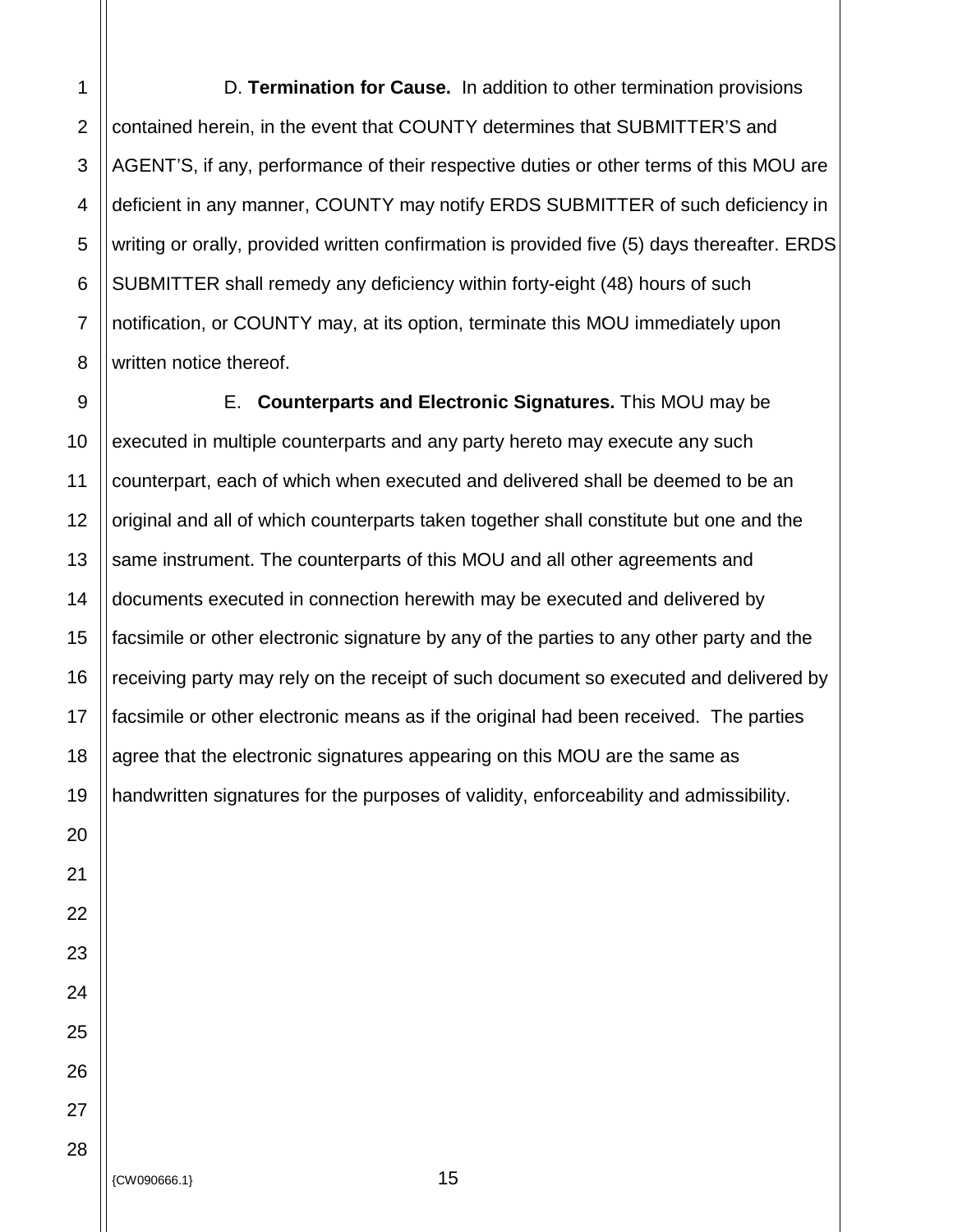| 1                                                     | IN WITNESS WHEREOF, the parties hereto have executed this MOU as of the day and                                                                              |
|-------------------------------------------------------|--------------------------------------------------------------------------------------------------------------------------------------------------------------|
| $\overline{2}$                                        | year first above written.                                                                                                                                    |
| $\mathsf 3$                                           | COUNTY: California Electronic Recording Transaction Network Authority,                                                                                       |
| A California Joint Powers Authority<br>$\overline{4}$ |                                                                                                                                                              |
| 5                                                     | Executed on behalf of counties that have opted-in per CERTNA Resolution 2016-001<br>(the list of counties that have opted-in can be viewed @ www.certna.com) |
| 6                                                     |                                                                                                                                                              |
| $\overline{7}$                                        |                                                                                                                                                              |
| 8                                                     | Brett Zamora, Interim Executive Director                                                                                                                     |
| 9                                                     | <b>SUBMITTER:</b>                                                                                                                                            |
| 10                                                    |                                                                                                                                                              |
| 11                                                    |                                                                                                                                                              |
| 12                                                    | Name:                                                                                                                                                        |
| 13                                                    | Title:                                                                                                                                                       |
| 14                                                    |                                                                                                                                                              |
| 15                                                    |                                                                                                                                                              |
| 16                                                    |                                                                                                                                                              |
| 17                                                    |                                                                                                                                                              |
| 18                                                    |                                                                                                                                                              |
| 19<br>20                                              |                                                                                                                                                              |
| 21                                                    |                                                                                                                                                              |
| 22                                                    |                                                                                                                                                              |
| 23                                                    |                                                                                                                                                              |
| 24                                                    |                                                                                                                                                              |
| 25                                                    |                                                                                                                                                              |
| 26                                                    |                                                                                                                                                              |
| 27                                                    |                                                                                                                                                              |
| 28                                                    |                                                                                                                                                              |
|                                                       | $16$<br>${CWO90666.1}$                                                                                                                                       |
|                                                       |                                                                                                                                                              |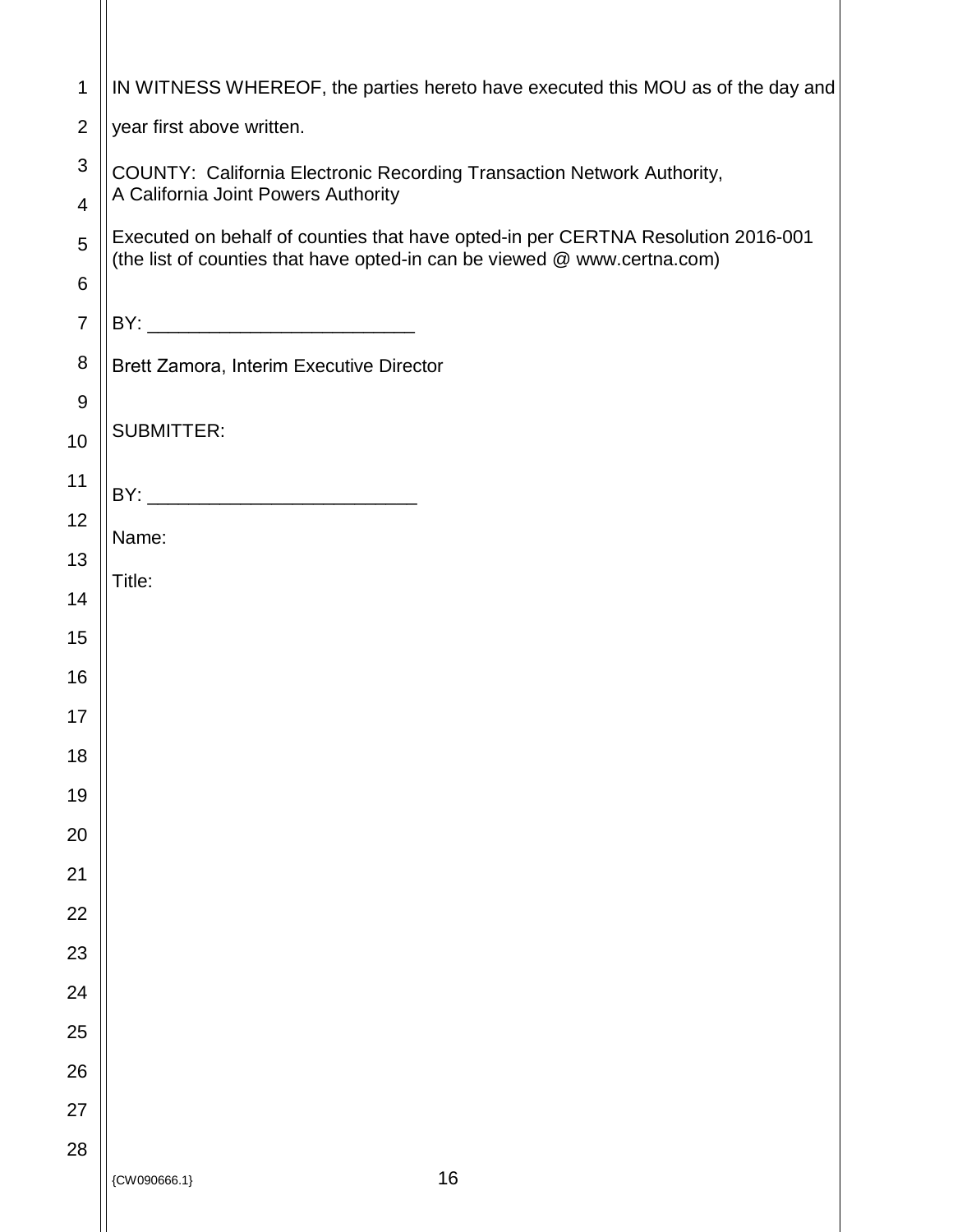#### AGENT'S REPRESENTATION AND AGREEMENT

 The AGENT identified below hereby acknowledges having read and understood all provisions of this MOU, and said AGENT hereby agrees, by execution of this MOU in the signature block below, to be bound by all provisions of this MOU, and AGENT further agrees to perform all of SUBMITTER's obligations and responsibilities under this MOU in full accordance with the provisions thereof and with all applicable laws and regulations. AGENT Organization (if any): Name of Agent: Title: BY: \_\_\_\_\_\_\_\_\_\_\_\_\_\_\_\_\_\_\_\_\_\_\_\_\_\_